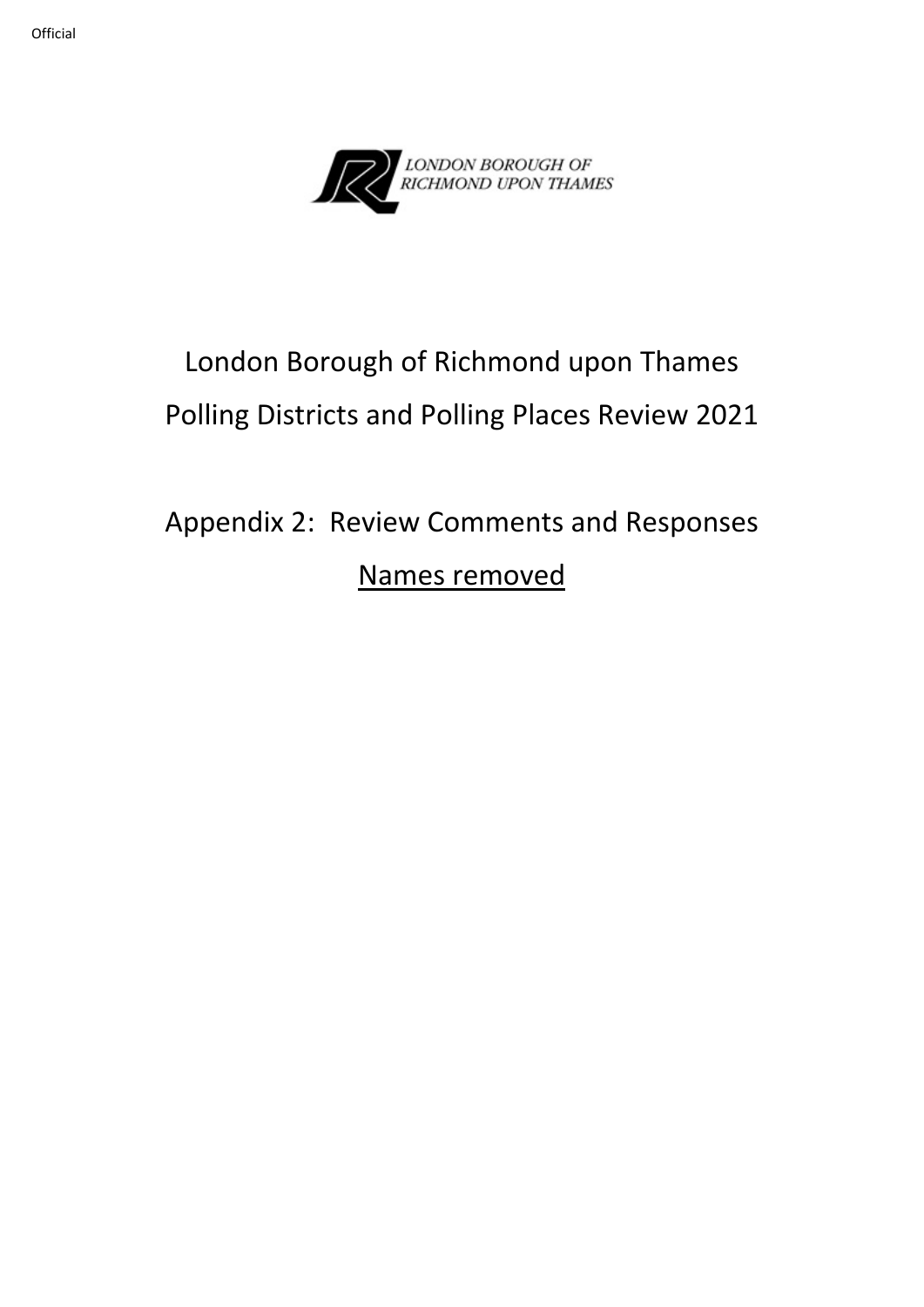# **FULWELL AND HAMPTON HILL (FH)**

# **COMMENT 1**

Dear Colleague,

Hope you are well.

With regard to this review.

I personally think the polling districts for the Fulwell & Hampton Hill ward and the present polling station for Hampton Hill are fine.

However using St Francis De Sales for the rest of the ward is a very long walk for people who live in Stanley Road, Church Road and other areas of Teddington (which many people call Fulwell) particularly people with mobility issues.

Have had much feedback on this from local residents.

Can I suggest St Michaels Church or the Methodist Church in Stanley Road.

The Council have decided not to close schools for polling day which I endorse.

Could Stanley School have one of its buildings used as a polling station without closing the school, it has a big campus?

I have read the guidance notes on how Developments could make a difference. The Strathmore Development which has been approved, might make a difference as it is close to Stanley School.

I really do feel the current polling station for this part of the ward should be changed.

Would be interested to hear Colleagues views.

# **COMMENT 2**

I very much agree with moving the polling station closer to the main population centre of the North Teddington polling district. As well as St Michael's, there are some council owned options. But as a school governor at Stanley I should declare an interest. As a school with a lot of spare capacity and several entrance along a long frontage we are interested in the polling station gig. Once this social distancing business is over I think it should be possible for Stanley to host a polling station without disturbing the school. Alternatively it could be in the chapel in the cemetery on Shacklegate Lane.

I would make the point that the two polling districts are not the same size, and moving Laurel rd, Featherbed Mews and Bayleaf close into the Hampton Hill polling district would rebalance things slightly. This would take the polling district boundary down the centre of Hampton rd as far as the Laurel/Hampton rd boundary. For people in Laurel rd the Hampton Hill polling station would be a walk across Bushy Park, whether it stays in the Greenwood centre or moves to either the library or Hampton Hil URC.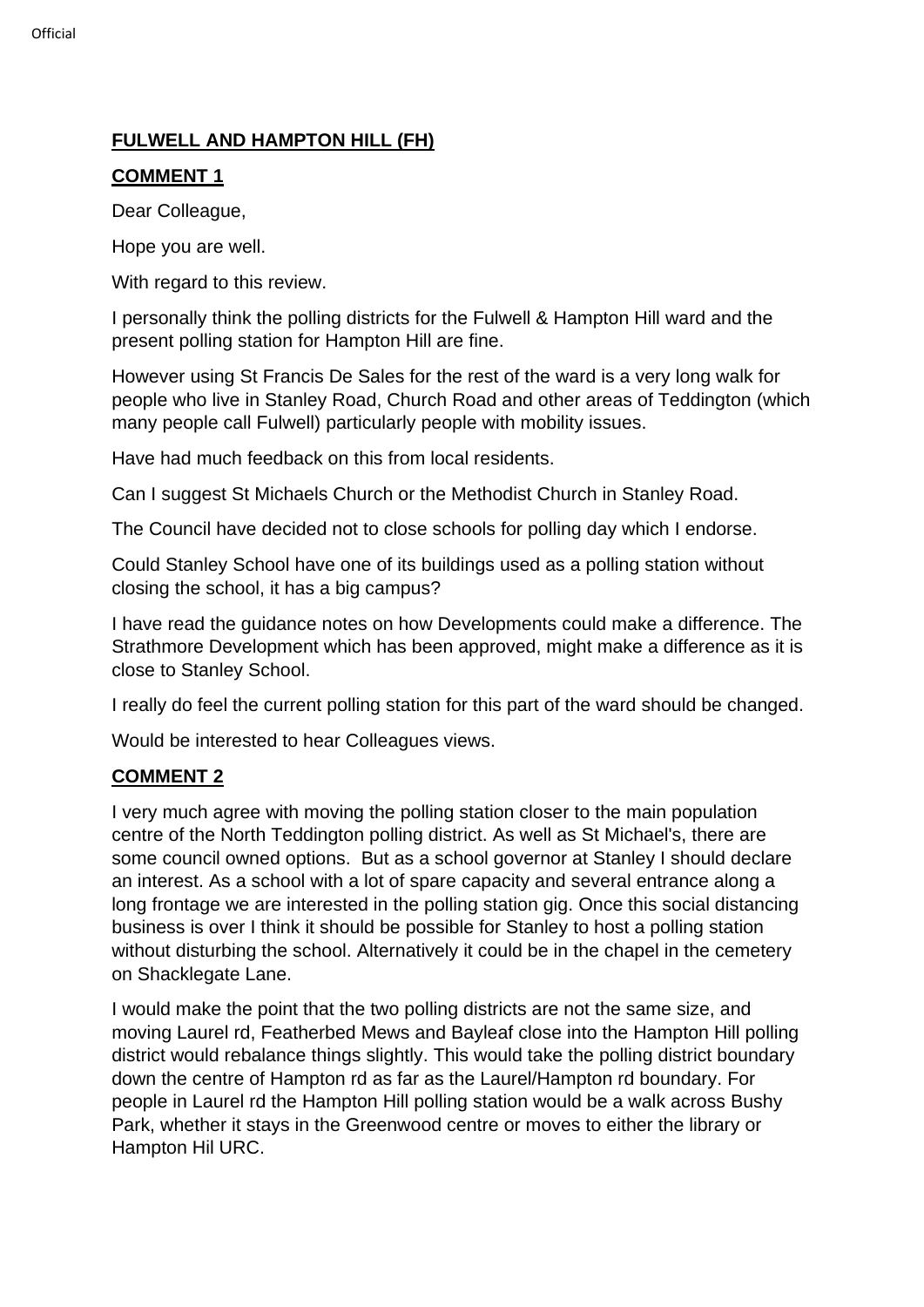Rebalancing the polling districts would further increase the case for moving the polling station for North Teddington back towards the main centre of population.

#### **Response**

Thank you for your feedback.

I would like to provide an initial response concerning your suggestions with regards to the situation of the polling stations within the Fulwell and Hampton Hill ward.

As you can see from the map below, we are required to redraw the ward boundary for the Fulwell and Hampton Hill ward following the ward boundary review (the red dotted line marks the new ward boundary).



I will be able to provide a better picture of the current ward totals and polling district totals once this exercise is complete.

However, the suggested polling stations have been visited, namely St Michaels Church, the Methodist Church and Stanley School. The room offered by Stanley School was not suitable to use as a polling station. Furthermore, Stanley School was reluctant to offer a room within the school as this would mean closing the school (which is a decision the school has to make and not the Returning Officer). I also visited the Methodist Church which would be suitable but the Church representatives came back to me advising that they did not want us to use the Church as a polling station. This leaves us with St Michaels Church. This is a perfect venue to use as a polling station but this will need to be mapped to establish it's suitability for electors within the revised designated polling districts.

Whilst St Francis De Sales is relatively on the edge of the polling district, the hall has all the requirements needed for use as a polling station with plenty of parking for electors, is suitable for electors with disabilities and on a bus route. I will review the location and depending on the electorate totals I may need to redraw polling district boundaries to accommodate the new changes.

Finally, I would be very interested to hear of any council owned buildings that would be potentially suitable for use.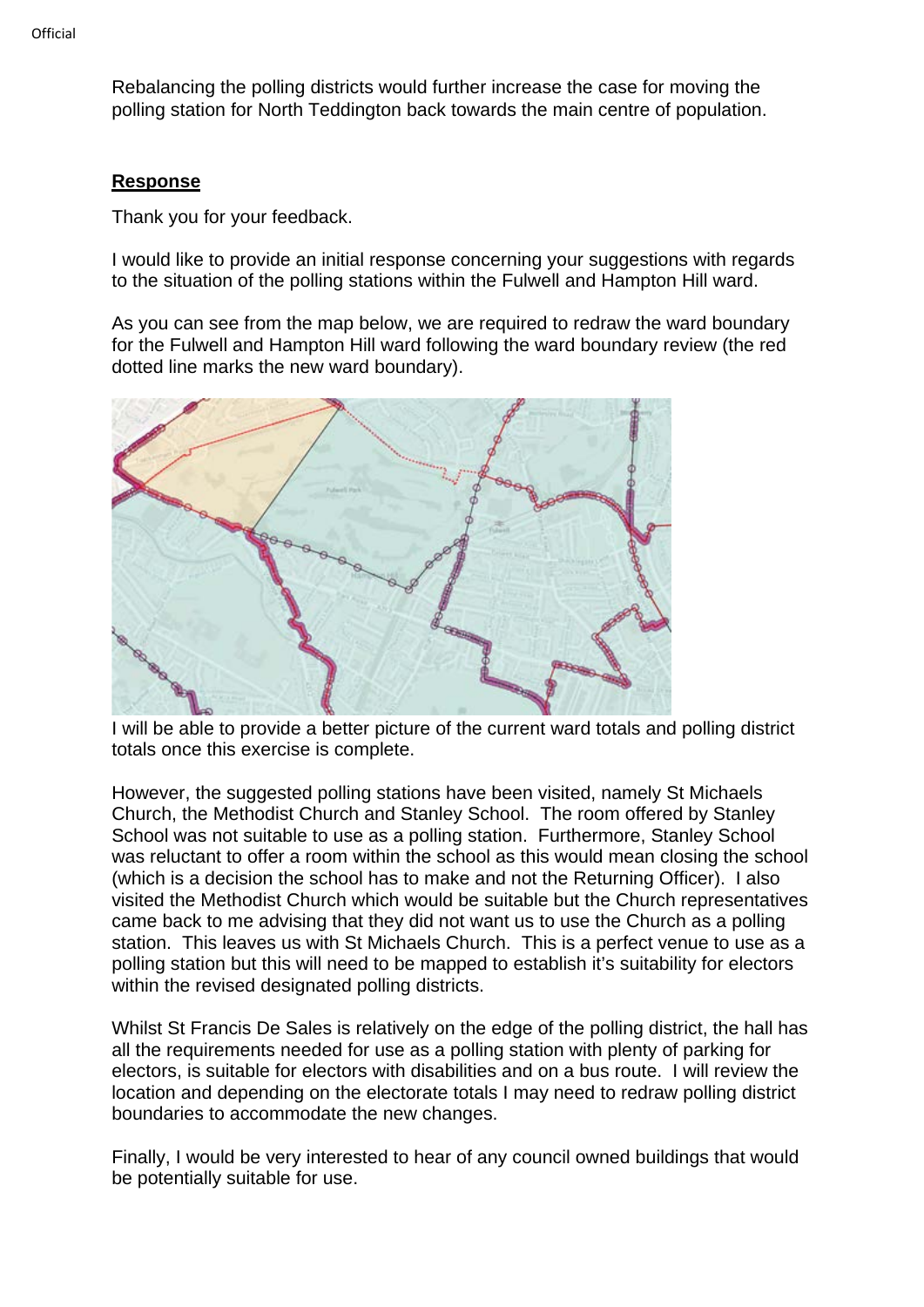#### **HAMPTON NORTH (HN)**

#### **COMMENT 1**

Broad Lane on the Hampton ward side being added to Hampton North is one thing but not the side roads off it too.

Also on the Uxbridge Road side roads off it and the Flats such as Fairlight are not acceptable. I am a disabled Councillor with three worn vertebrae and epilepsy and there are enough flats already in Hampton North. For more able bodied Councillors to palm these off onto a disabled Councillor who has no support is unacceptable. It would increase the risk to me having to visit these alone and canvas these alone. I am not currently part of the LD council group and have been wrongly excluded from it most of this year. In 2017 and 2018 I had to canvas for the duration of the long election campaign alone unsupported and without out slips which meant revisiting if time permitted and twice the risk should I have a seizure and fall in a stairwell alone.

As someone who has experienced this kind of incident during a seizure, I strongly advise that this is reconsidered and more able bodied Councillors retain Fairlight and flats on the Hampton Hill side of the Uxbridge Road and the side roads which have been made more hazardous as I experienced yesterday returning from the Middlesex Yeomanry Concert in Hampton Hill due to the Burton's Road Experimental Traffic Trial displacing surplus traffic in an already busy area.

Which disability charities could I send it to? Local or National or both? I am on the British Epilepsy Association (Epilepsy Action) Council of Management and am still the current Chair of the Lib Dem Disability Association. I have good connections with Ruils, Mencap including Richmond Mencap, Mind, INS, Richmond Aid and others.

Kind regards,

#### **RESPONSE 1**

Good afternoon

I would like to discuss this further with you as the polling districts have not changed considerably, however, the ward boundaries have now changed which unfortunately cannot be amended.

The only changes I have made are to the area highlighted below.

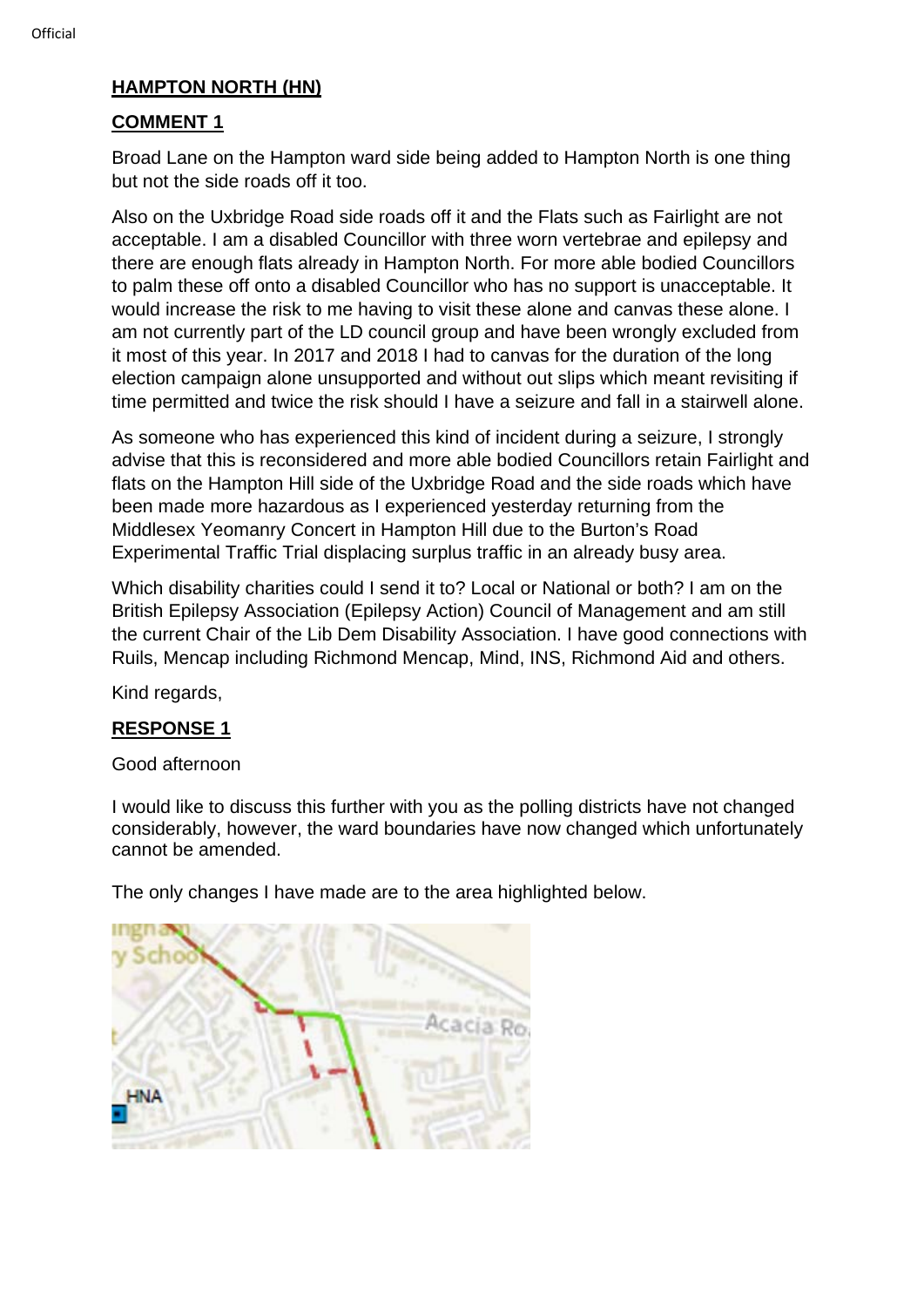The ward boundaries have changed as part of the Local Government Boundary Commission For England (LGBCE) review as per the highlighted area below and as already mentioned, the new ward boundary cannot be changed until the next review where representations can be made to the LGBCE. Information relating to the recent review can be found [here](https://www.lgbce.org.uk/all-reviews/greater-london/greater-london/richmond-upon-thames)



All three Councillors represent the Hampton North ward and how the two districts are represented is a matter for the Councillors representing the ward electorate to manage.

Please can you assist by contacting local disability charities.

Happy to discuss further.

#### **COMMENT 2** (e-mail to disability groups from Councillor)

All Richmond upon Thames Councillors have been sent the boundary changes maps for all wards with revised or maintained polling districts within these shown on maps. We have been asked by XX (copied in) to reach out to disability groups in borough for comment on the accessibility of these.

Please share with your members to seek feedback and reply to XX directly copying me in if you have any concerns or members will require any reasonable adjustments to make voting next May more accessible.

I would love to be sure that our disabled residents are given an equal opportunity to have their say on representation by whichever means they prefer whether that's by postal vote which gives more flexibility and time or at the polling station on the day.

I look forward to hearing from you soon.

-------

Many thanks for your email and opportunity to provide feedback.

I will be meeting with our advocacy group, The Working Together Group, on Tuesday 2nd November. Can I provide you feedback for then?

#### **COMMENTS 3**

Most seems to be centred on COVID-19 safety which hopefully won't be as big a risk by next May.

I am considering access in a way that multiple disabled people face not only those who need ramps or transport.

What is done for the visually impaired so they can vote when they can't see their ballots? Many rely on screen readers but without electronic voting that will be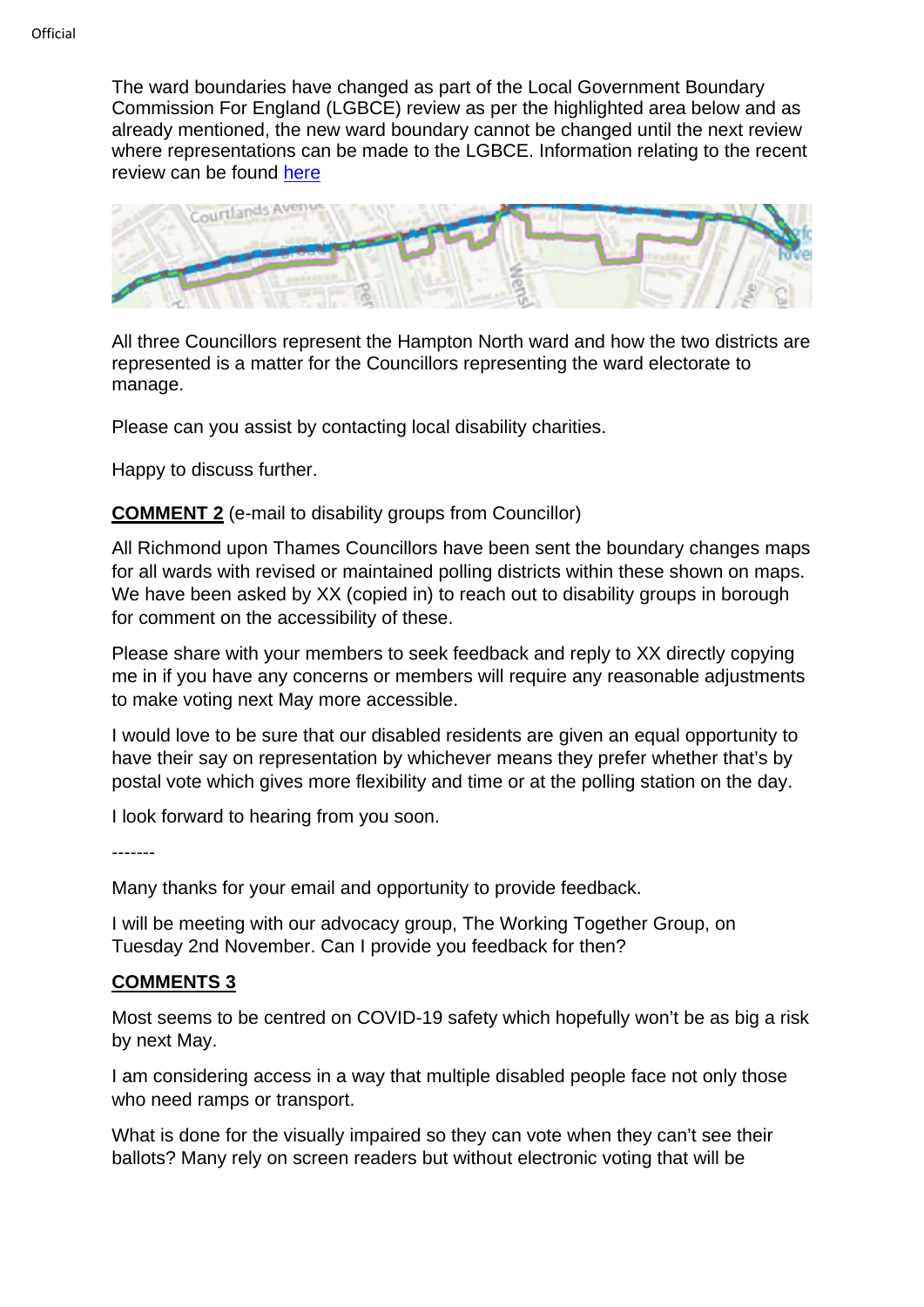difficult. Is a braille option made available? If so, is that by postal vote ahead of the day or is a Braille option available on the day?

# **RESPONSE 3**

We assess all our venues at each election ensure that all our venues are DDA compliant and where there is an access issue such as steps, we provide ramps.

I enclose the current assessments and also the Covid Risk assessments used for the May elections for you to peruse. Our in house training also provides for our Presiding Officers to take the ballot box to electors where necessary.

We do not provide toilet facilities for electors. However, if an elector does need to use the bathroom and providing that it is not in the polling area, we advise our Presiding Officers to allow the use as long as there is no health and safety risk to either electors or staff.

All our venues will either have parking suspensions for disabled users to park as close to the polling station as possible on polling day or, if the venue provides, parking facilities are provided for electors with a disability.

Finally, all our Presiding Officers are issued with a handbook and should there be any concerns with regards to access issues they are noted and the venue is visited to assess its needs for future elections. I have reviewed the current handbook for both Hampton High School and All Saints Church and no concerns have been noted.

# **COMMENT 4**

Hi X, thanks for the swift response. Re Braille – very few people use or require braille these days so very much a dying art form. The tactile voting devices sound interesting – are they available at every venue? How do people know they are available for use, what parking is available, step free access etc before turning up?

# **RESPONSE 4**

- A) A device known as a tactile voting device (TVD) is provided for electors with a visual impairment and where needed the Presiding Officer is able to assist the elector to vote. Ballot papers are not produced in a braille format.
- B) The voting devices are available at all polling stations and although they are not promoted as an aid, our staff are trained in how to assist electors with all manners of disabilities and know how to use the devices should an elector require assistance. Parking is made available wherever possible and where there are restricted parking facilities, parking enforcement is relaxed unless vehicles are causing an obstruction. Where there is an issue with access, we will either provide a ramp or in exceptional circumstances, the ballot box can be taken to the elector. All polling staff are advised of this at their required training session.
- C) The voting devices are available at all polling stations and although they are not promoted as an aid, our staff are trained in how to assist electors with all manners of disabilities and know how to use the devices should an elector require assistance. Parking is made available wherever possible and where there are restricted parking facilities, parking enforcement is relaxed unless vehicles are causing an obstruction. Where there is an issue with access, we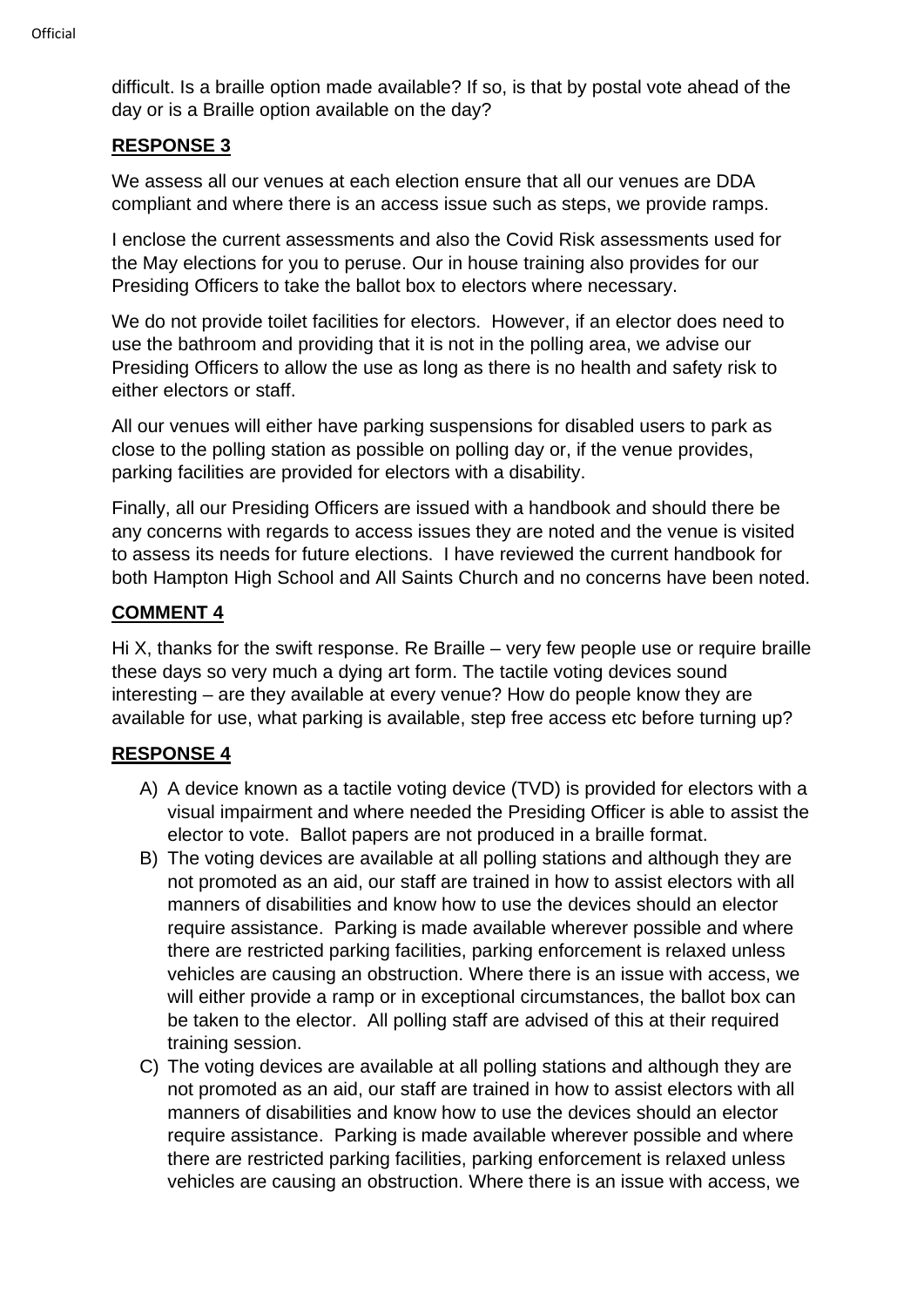will either provide a ramp or in exceptional circumstances, the ballot box can be taken to the elector. All polling staff are advised of this at their required training session.

## **COMMENT 5**

I have looked briefly at this and note it refers principally to Covid=-safe provision – and to an extent greater than I experience in a Supermarket, Cinema or Theatre. The Election will be held in a Summer month. My principal concern with All Saints is Parking – many of the elderly and disabled need to arrive by car. The whole Car Park used to be available. Then came a Council decision to close the Car Park causing distress and anxiety to many voters who complained to me. The local LibDems broadly supported me on this. I was glad that last time Mr X as returning Officer, ensured that limited parking was available. That is absolutely essential – otherwise the whole system discriminates against the elderly and disabled. Inside I am anxious that at both polling stations there are no unnecessary obstacles to easy voting

# **RESPONSE 5**

In answer to your concerns regarding parking at All Saints, I can confirm that the same parking arrangements will apply as they did for the GLA elections in May 2021. Limited parking will be made available for electors with disabilities and parking enforcement is relaxed around the polling station unless a vehicle is causing an obstruction. A walkway is provided around the car park for electors to enter the station in a safe manner.

#### **SOUTH RICHMOND (SRA)**

#### **COMMENT 1**

You probably already have this in hand, but the Meadows Hall site is due for development and whilst it may still be possible to site a portacabin there next year longer term another location will have to be found

#### **RESPONSE 1**

I am aware of the building works due to be undertaken at Meadows Hall and as such we are looking to secure an alternative polling place. We are also trying to minimise the use of caravans as polling stations going forward. Any suggestions would be very much appreciated.

#### **COMMENT 2**

Thanks X and we'll think but I know when we considered before the only option we came up with was Holy Trinity Hall and I don't think they were keen because of the impact on their bookings and regular classes. Times have changed so it could be worth another approach - Cllr X may be able to advise on this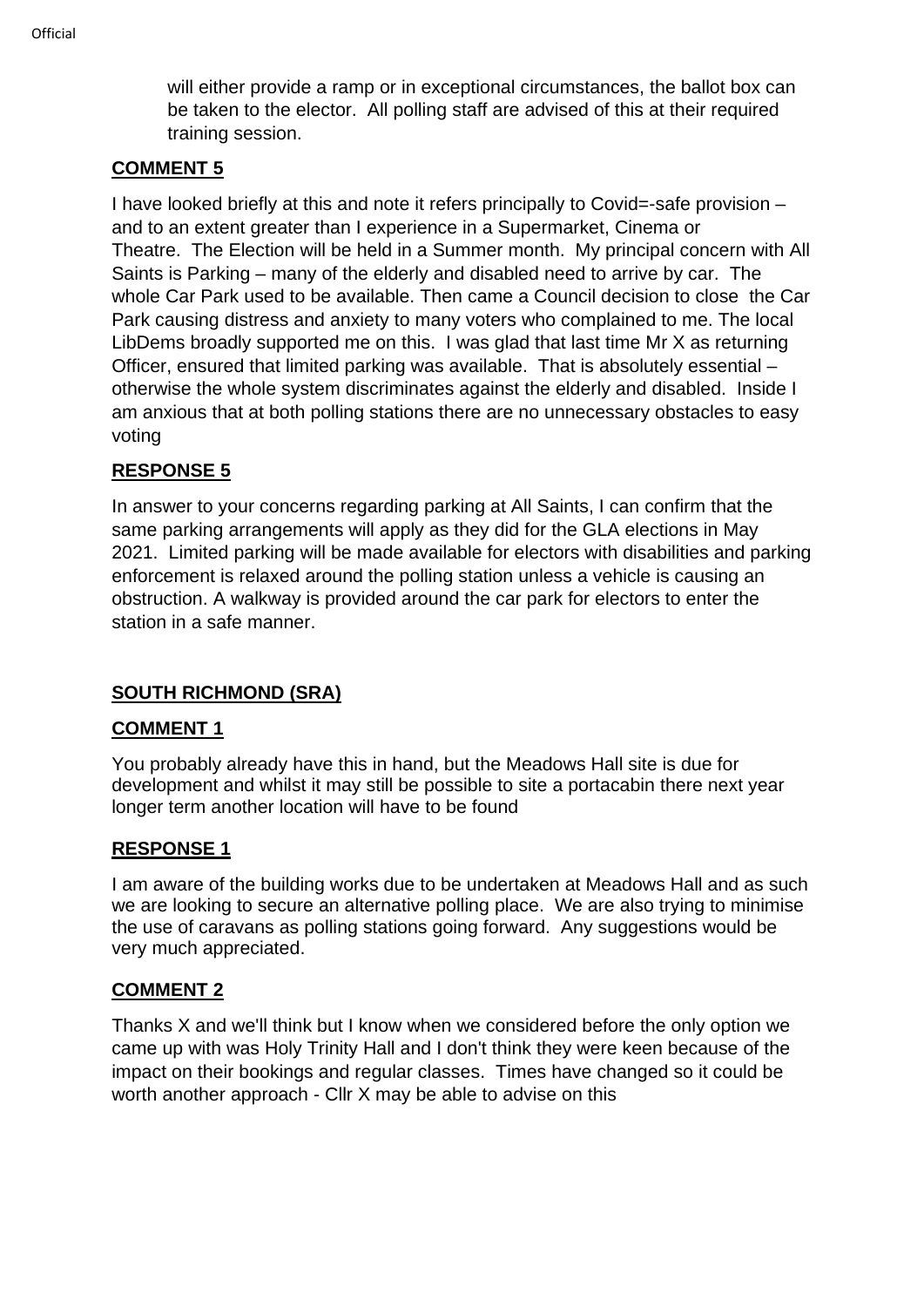# **RESPONSE 2**

Thank you for your feedback. I have looked into the location of Holy Trinity Hall and I believe it is located in the North Richmond ward. Therefore, it is unsuitable as a location for the South Richmond ward.

One option following the ward boundary review, would be to remove polling district MA altogether and combine the polling district with the other three MB, MC and MD.

I enclose a map of the new ward boundary and the old ward boundary for your reference;

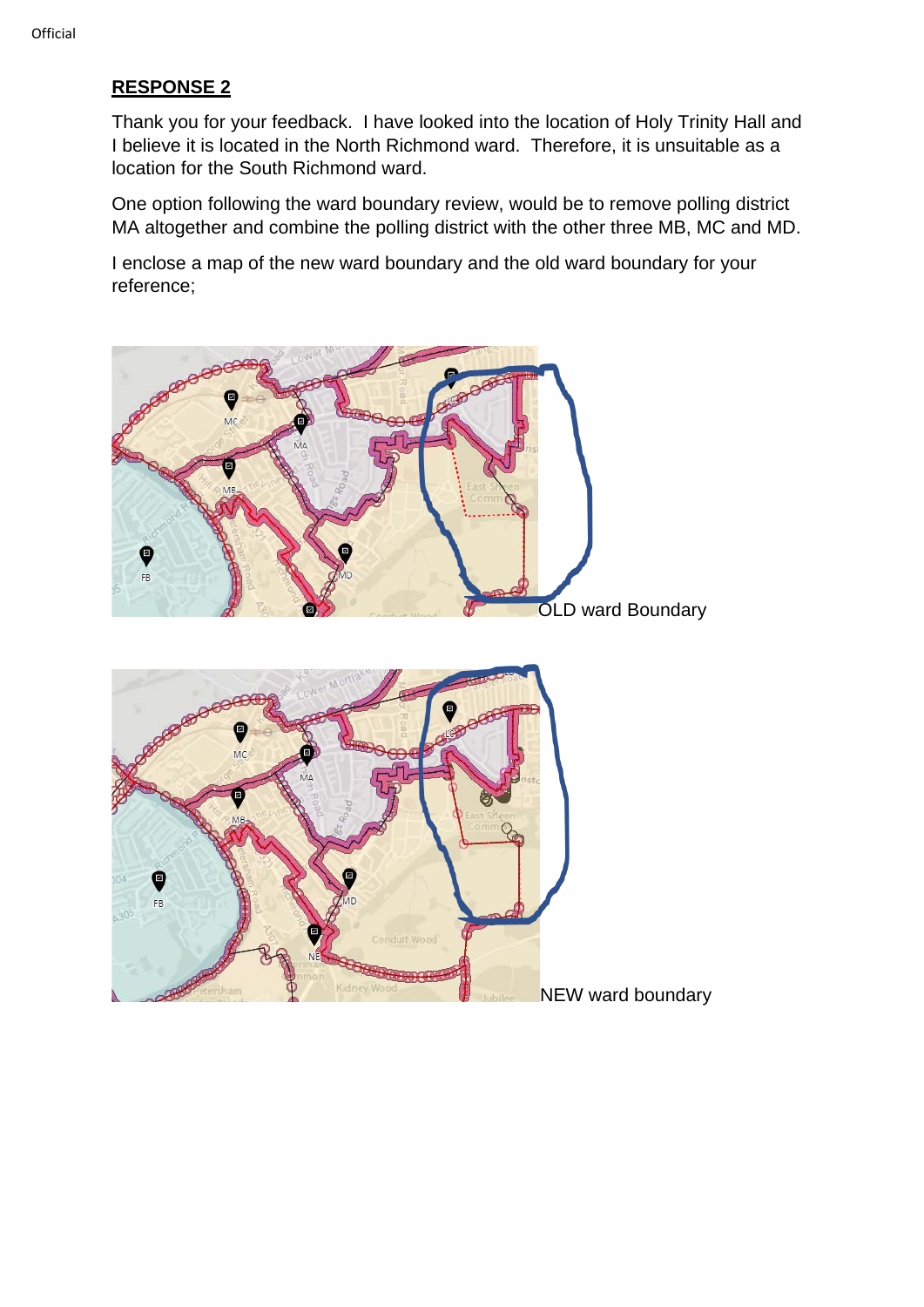## **NORTH RICHMOND**

#### **COMMENT 1**

The consensus from North Richmond is that this is unacceptable. I understand that the cabin is not ideal for your staff but this area has our highest density of vulnerable people (elderly, disabled etc) and Our Lady Queen of Peace necessitates their being able to get across the level crossing at Manor Road. We are worried it will just mean that they won't bother to vote. I assume you have looked at other locations in the area?

X, please may I add to Cllr X comments that the distance from the Lower Richmond Road junction with Shalstone Road exceeds one mile and that there is no public transport linkage (bus or rail) between these points. It is unacceptable to remove this polling location,

# **RESPONSE 1**

I hope you are well and thank you for your feedback. Whilst I think my proposals would have worked, I understand your concerns and I agree that the use of a caravan is not ideal for staff or electors especially if we have to put in place Covid restrictions as we did for the May elections.

We received a number of complaints on election day from local residents stating that they were unhappy with the position of the caravan and the noise made from the generators at night. It is likely that we will receive a number of complaints as we do at every election, however, we are limited as to where we can safely position a caravan in this area. I have looked around the area in question and cannot find a suitable alternative and as the mandate for not using schools is in place, we are unable to utilise them even though regulations provide that we can use schools and community buildings free of charge.

Should you recommend that I reinstate the use of a caravan at Lambert Avenue, I will redraw the original polling district boundaries to accommodate three polling districts within the North Richmond Ward and resend them to you for review.

# **COMMENT 2**

I agree with Cllr X that we need to maintain a polling station in that area between the A316 and the railway line.

#### **RESPONSE 2**

I will update my records to show the polling district changes adding in the caravan and send you the revised map and electorate figures. This will then be my proposal at the Council meeting on 30<sup>th</sup> November.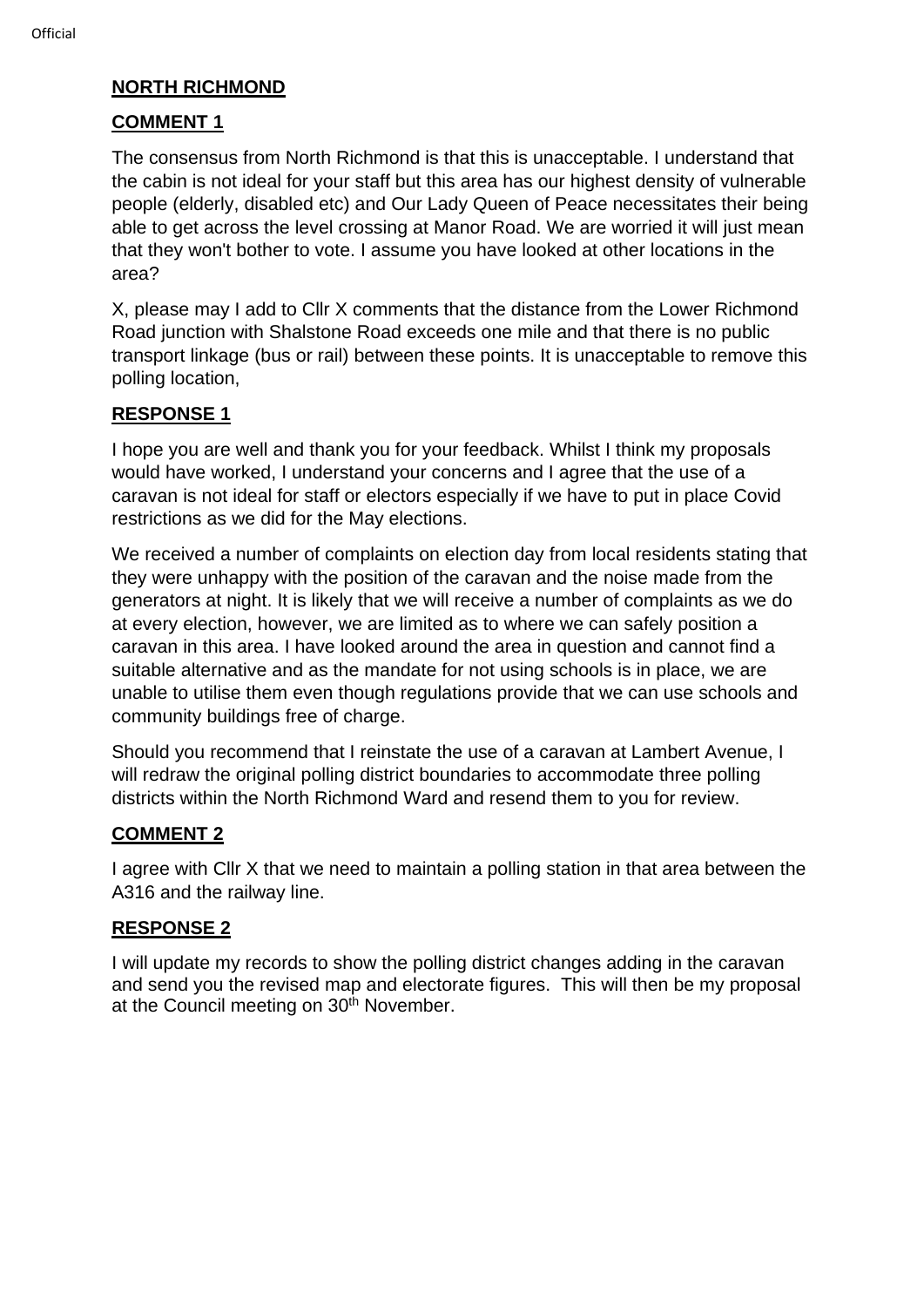# **HAM, PETERSHAM & RICHMOND RIVERSIDE**

# **COMMENT 1**

I am very unhappy about the proposed removal of the mobile polling station on Latchmere Lane. As I live on this road myself, I know first-hand that expecting residents to go up to Lock Road will have a detrimental impact on the number of people voting in this polling district.

# **RESPONSE 1**

Thank you for your feedback.

I note your concerns regarding the removal of the mobile unit at Latchmere Lane/Cowper Road junction. When reviewing the polling district boundaries, the Council must have due regard to the Electoral Commission's (EC) guidance. One of the guidance recommendations is that polling stations are allocated approximately 2500 electors (this does not include postal voters).

The total number of polling station electors attending Ham Christian Centre under the new proposal is approximately 2112, this number being well within the EC guidance. This includes 318 electors who would have normally voted at the mobile unit, now using Ham Christian Centre.

When drafting the polling district proposals, each ward has been roughly divided into 2-3 polling districts. The Ham Petersham and Richmond Riverside ward has a proposal of 4 polling districts which is more than the average number of polling districts in the borough. Furthermore, under my proposals the only other polling station with less than 1000 voters is the Dene Estate Social Centre which will have 340 voters at a hiring cost of £240. The reason for siting this polling station is due to a major road (the A316) which runs through the Whitton ward. This problem does not apply to the location in question and most of the polling district is not populated.

On average in the borough, the furthest distance for electors travelling to polling stations is around 20 minutes by foot, which is the case for this ward under my proposals.

The average cost of supplying a mobile unit is in the region of £4500 and I have to be mindful of the overall costs of running an election and the need to ensure value for money.

For these reasons I feel my proposals are reasonable and I am not minded to amend them. The official consultation period has now ended; however, I will consider any further submissions from you and the other Ham Petersham and Richmond Riverside ward Councillors until Friday 12<sup>th</sup> November. I will be producing a final report on Monday 15<sup>th</sup> November which will go before Council on 30th November 2021.

Please be assured that in the event of any changes to the existing arrangements, we will always engage extensively with voters as follows:

• Household Notification Letter (HNL) providing details of the new polling station location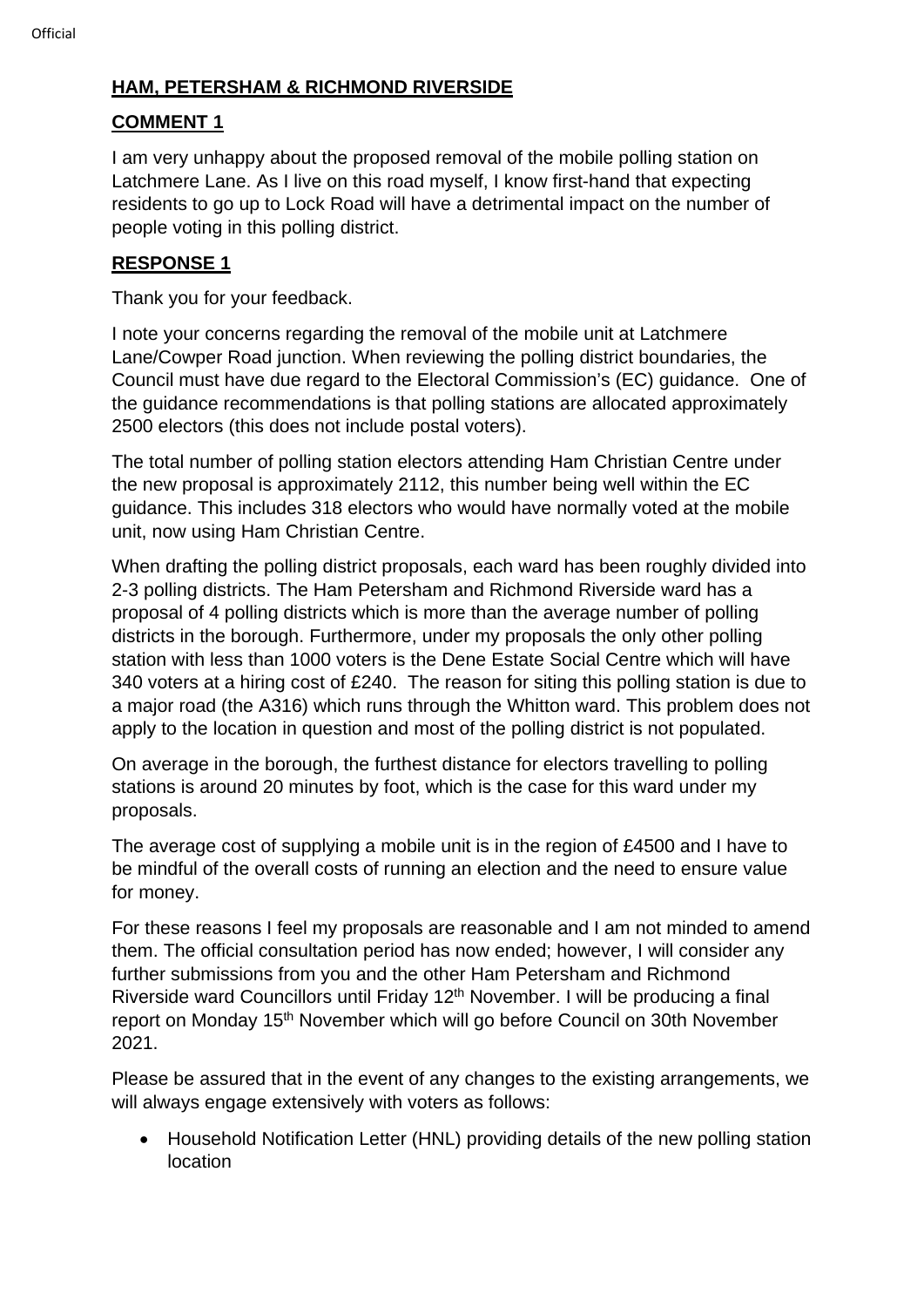- Communication press releases to neighbourhood forums
- Poll cards highlighting the changes
- Encouraging electors who cannot get to their polling station to apply for a postal vote/proxy vote
- Highlighting this change with Candidates and Agents

Should you have any further questions at this point, please contact me.

#### **COMMENT 2**

Many thanks, I will engage with the Working Together Group and get feedback back to you next week.

### **RESPONSE 2**

The consultation feedback technically closed on 1<sup>st</sup> November, however, I should be grateful for any feedback as to how we can improve our service for elections such as providing an easy to read booklet for electors with disabilities; we can put this on our website and provide a copy to our elections team working in polling stations should electors need some specific assistance. All our venues are DDA compliant in so far as access is concerned with limitations regarding space in the caravans we use. Should you have anything further that can assist us in providing our service to electors, I would very much welcome your feedback.

# **COMMENT 3**

Many thanks for your comprehensive email, it's greatly appreciated.

Sorry to not provide feedback for 1st November. However, I've had a chance to sit with the WTG and gather feedback on their views for the polling barriers and elections:

- Our members who vote at Ham, Petersham and Richmond Riverside liked the change of polling place to the Caravan near Russell School, as they commented it was easy to get into and accessible.
- Easy Read, as you said, is a big area they discussed, such as having access to Easy Read manifestos, as well as Easy Read instructions on the day. They particularly commented on some information on the day to clarify what the vote would be for (referendum, local election, national election etc.)
- Having polling stations at local community venues such as libraries were very popular as members felt safe there and it was a familiar location.

Those were some ideas the Working Together Group came up with when I chatted, and if any other feedback arises I will send it your way.

Thanks for all your hard work and for taking the time to hear feedback from our members at Richmond Mencap.

If you need anything else, let me know and I will get back to you as soon as I can.